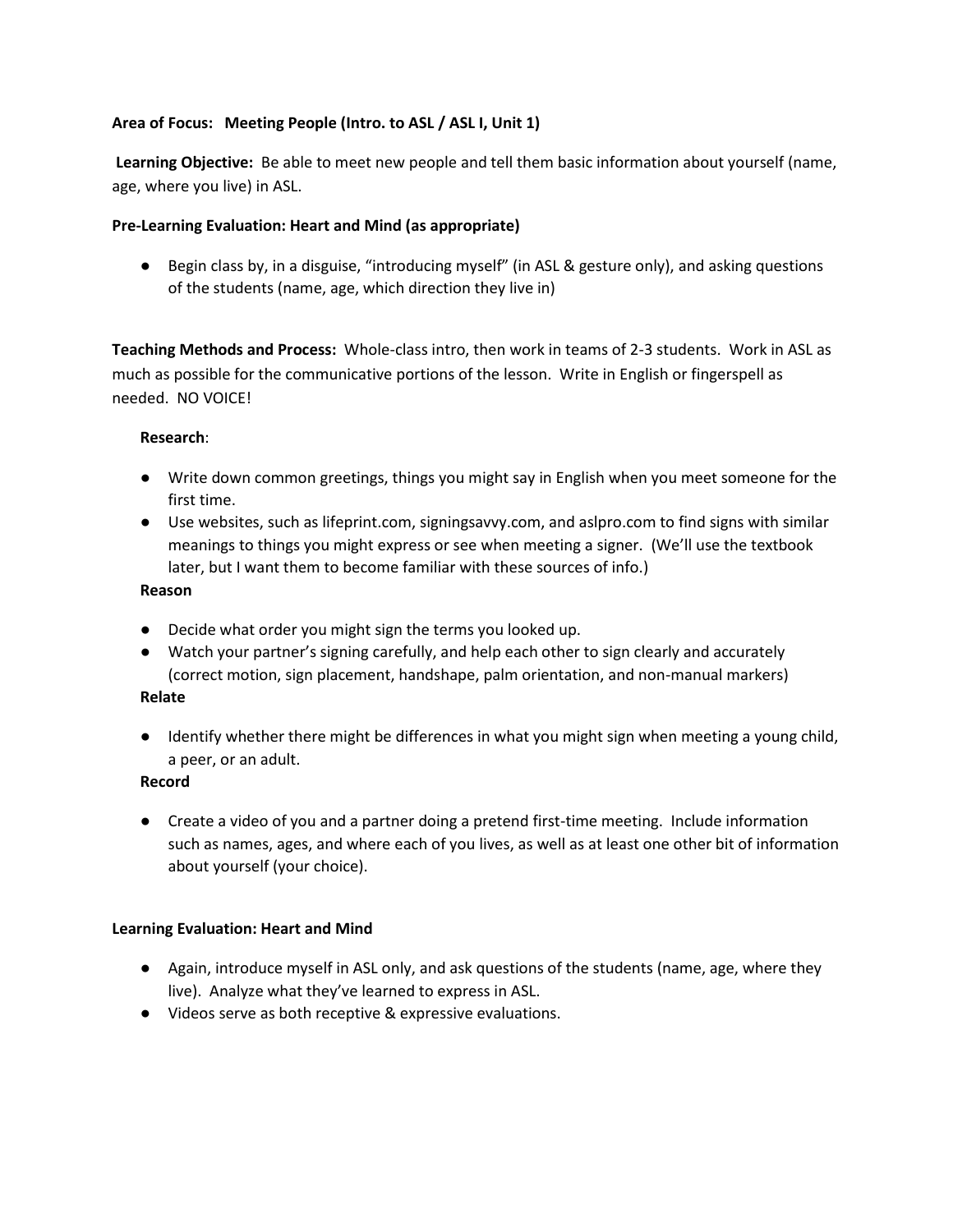**Learning Objective:** Students will learn the alphabet and numbers from 1-60.

#### **Teaching Methods and Process:**

#### **Research:**

- Students will watch power points on alphabet and numbers.
- They will watch and learn song videos.

#### **Reason**

- Students will do written handouts practicing spelling words and writing
- numbers in French.

## **Relate**

- Students will spell words to each other using French alphabet.
- Students will practice numbers with partners.

#### **Record**

• Students will record themselves saying the alphabet and reciting numbers.

## **Learning Evaluation:**

Students will be graded on ability to spell words in French, recognize spoken letters, and recognize and write numbers.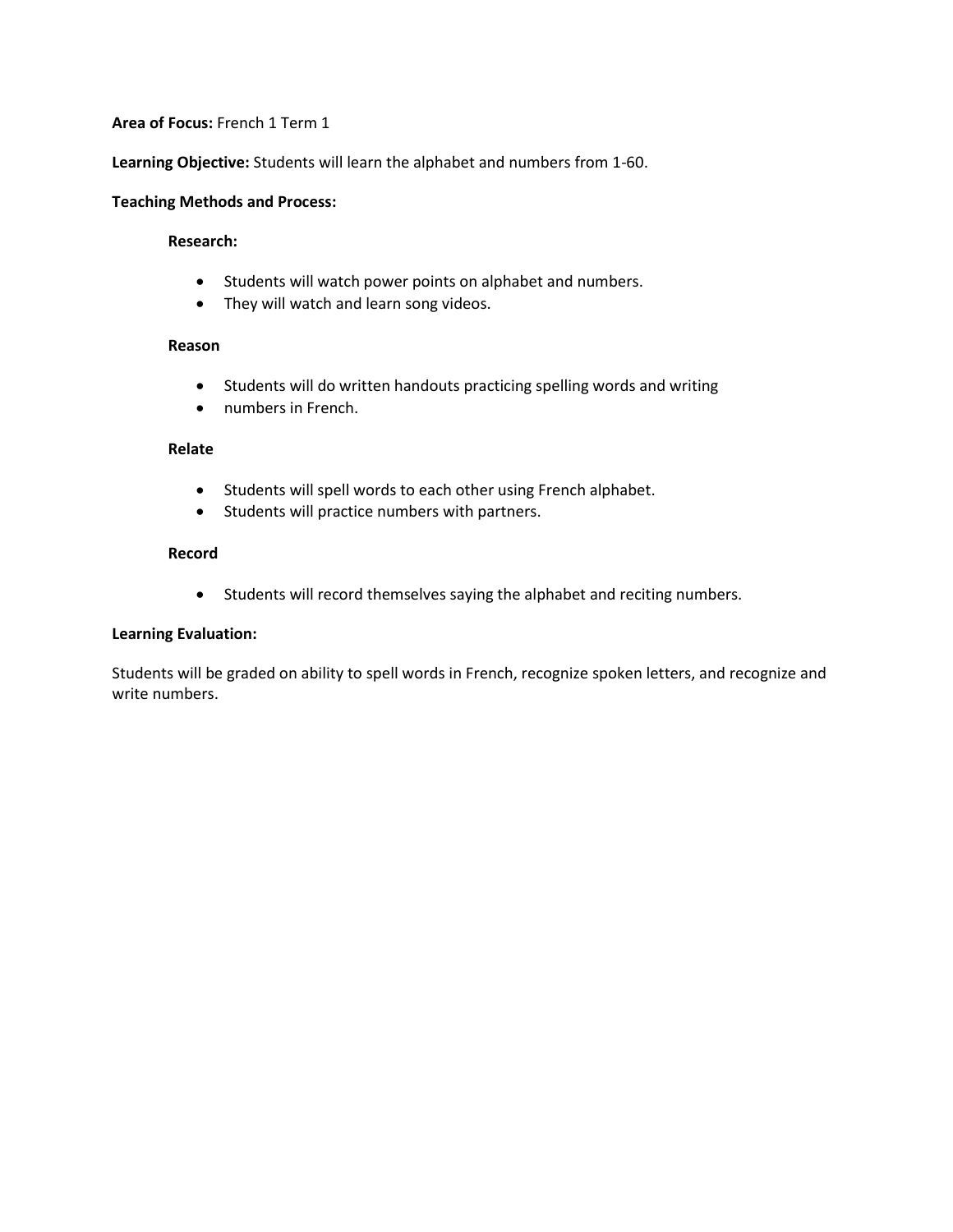### **Learning Objective**: Students will learn French greetings

### **Teaching Methods and Process:**

#### **Research**:

- Students will learn greetings from power point presentation and
- watching videos of native speakers.

### **Reason**

• Students will complete handouts to learn how to write various greetings.

#### **Relate**

• Students will greet one another in French to practice greetings.

#### **Record**

• Students will model their greetings with a partner for the class.

### **Learning Evaluation:**

Students will be tested on written greetings and spoken greetings.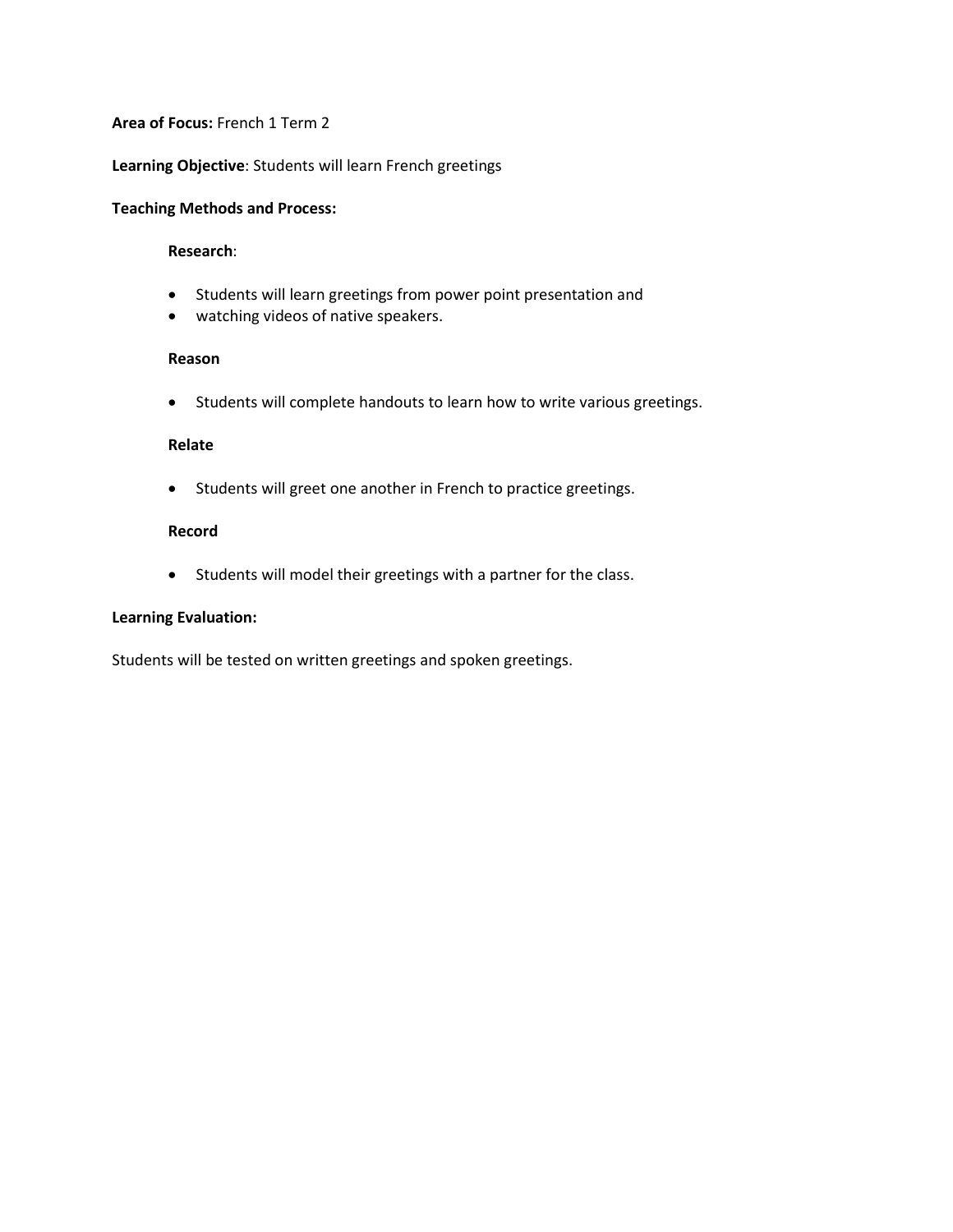**Learning Objective:** Colors, Shapes, Telling Time

### **Teaching Methods and Process:**

#### **Research:**

• Students will view power points on above vocab.

#### **Reason**

• Students will complete handouts to learn the vocab.

## **Relate**

• Students will practice vocab in partners and play Kahoot.

## **Record**

• Students will record themselves telling their favorite color and what time they begin and end each class period.

# **Learning Evaluation:**

Students will practice the vocab using Quizlet and record their scores on all the Quizlet games using this vocab.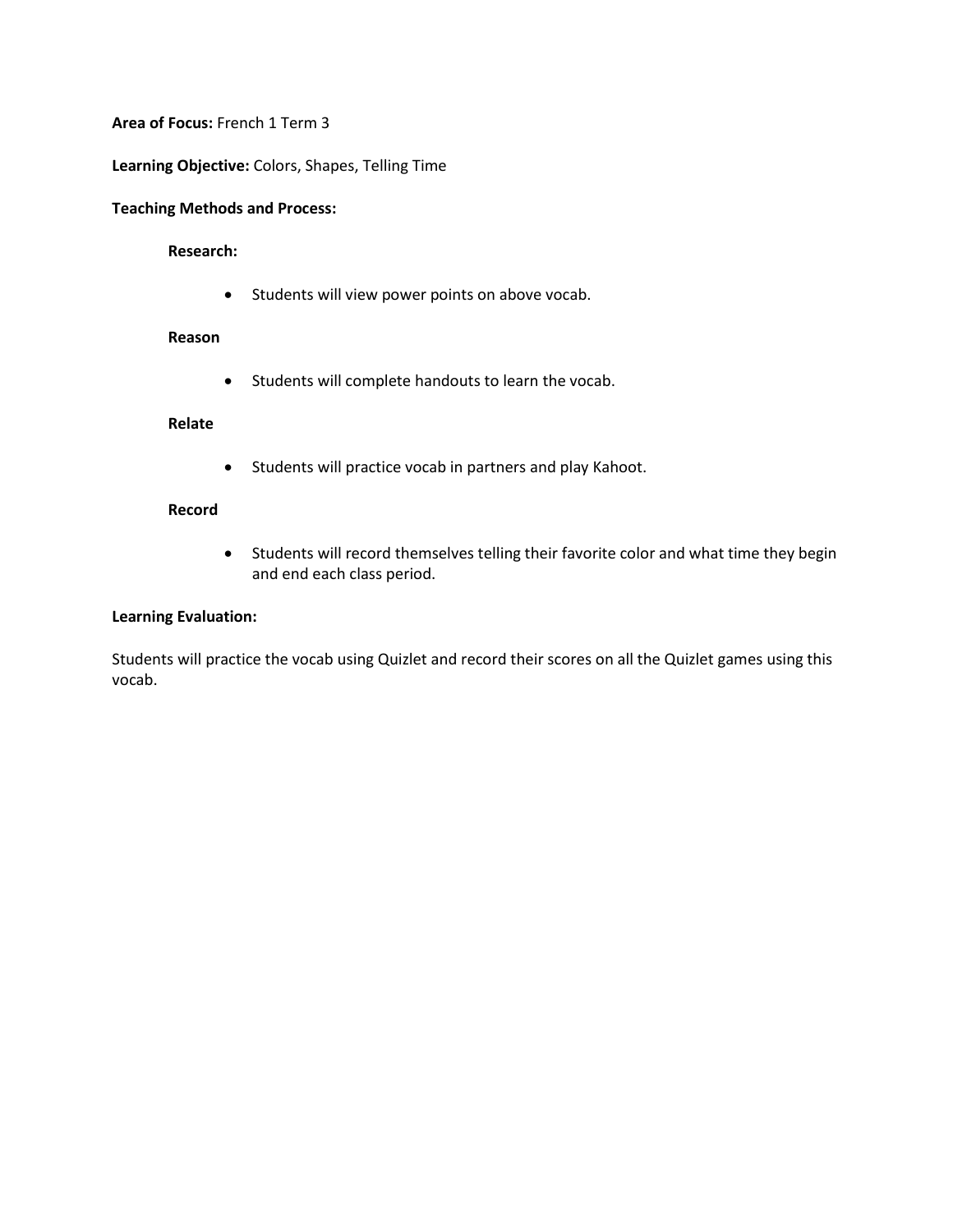**Learning Objective**: Students will learn basic "er" verbs and how to conjugate and use them in a sentence.

## **Teaching Methods and Process:**

#### **Research:**

• Students will view power point and learn songs teaching verb conjugation.

### **Reason**

• Students will complete handouts and write sentences using "er" verbs.

### **Relate**

• Students will play the game- Find a person who has done this. Each question will use one of the new verbs and they may only speak French.

### **Record**

• Students will perform a dialogue in front of the class using at least 10 of the new verbs.

## **Learning Evaluation**:

Students will be evaluated on their dialogues in front of the class and on a written exam.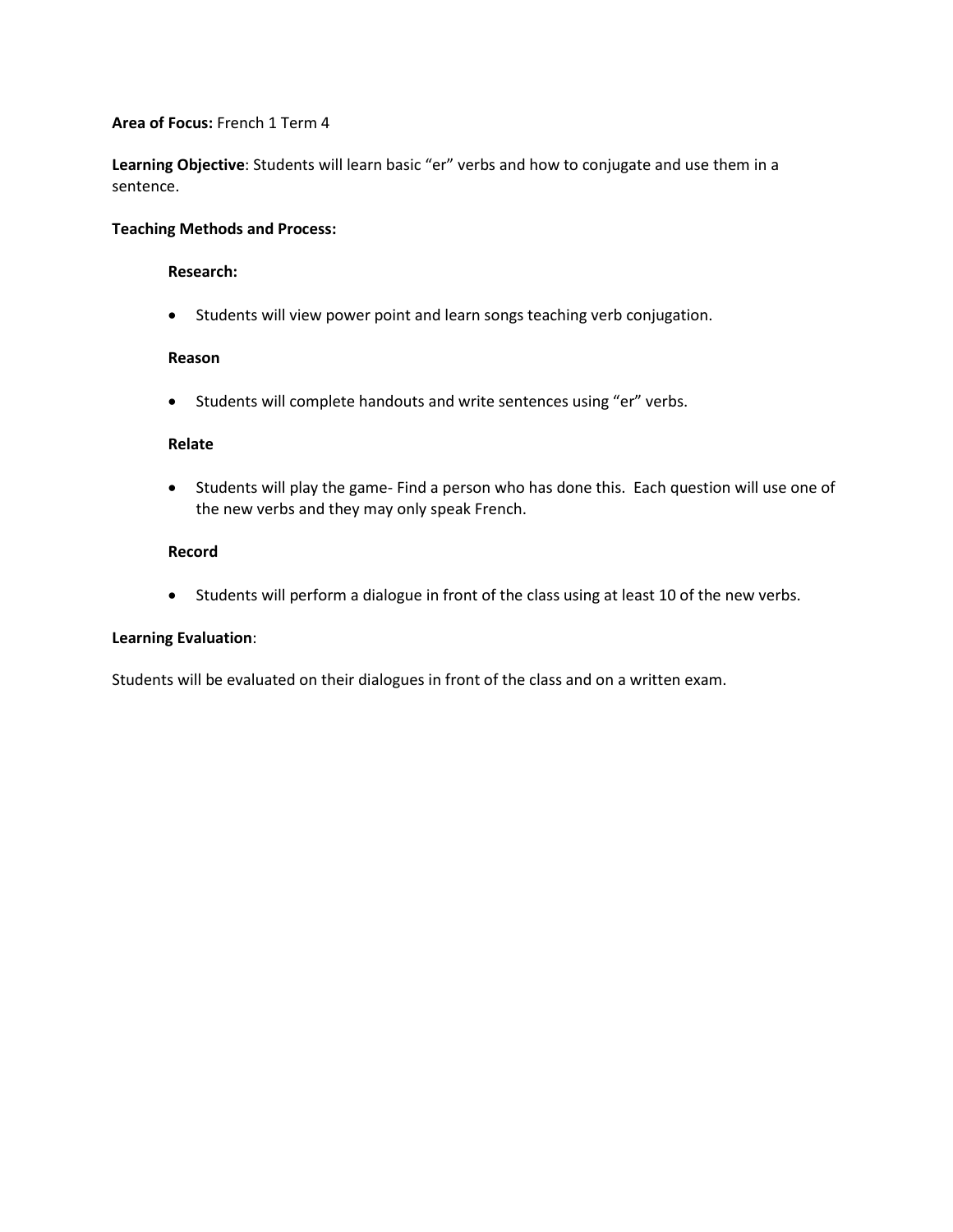**Learning Objective**: Talk about activities you enjoy and don't enjoy.

**Pre-Learning Evaluation:** Teacher will ask students questions about activities they enjoy.

#### **Teaching Methods and Process:**

#### **Research:**

- Students learn new verb and noun vocab to describe activities.
- Students watch native speakers talking about activities they do.

#### **Reason**

• Students complete handouts with new vocab

### **Relate**

• Students converse with one another about preferred activities using a sample dialoge.

## **Record**

• Students interview each other about preferred activities and record it.

#### **Learning Evaluation:**

• Students are graded on ability to talk about their preferred activities and to write a paragraph about them.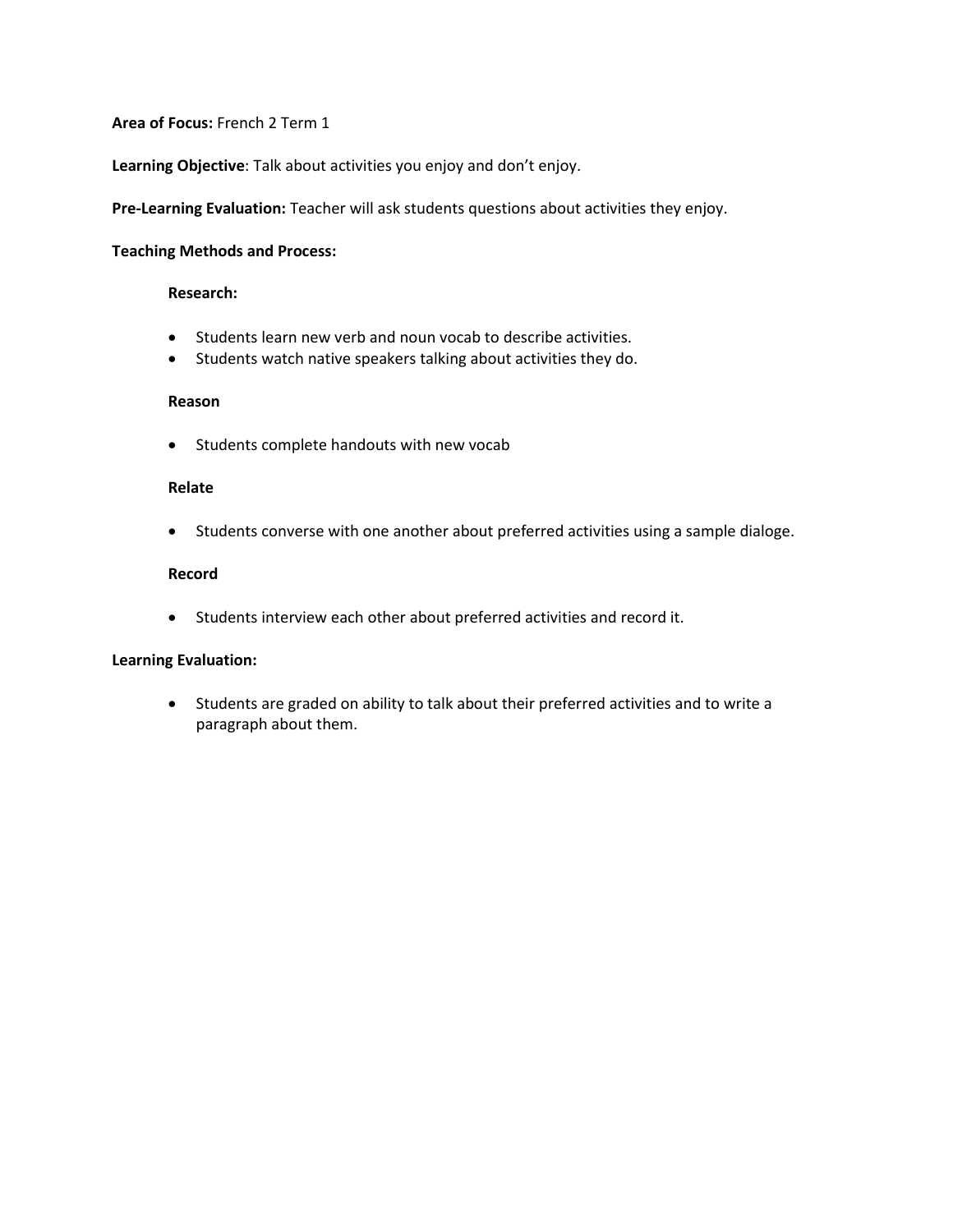**Learning Objective:** Students learn to describe physical and personality characteristics.

**Pre-Learning Evaluation:** Teacher has students write a paragraph describing themselves.

### **Teaching Methods and Process:**

#### **Research:**

• Students watch power point to learn new vocab.

### **Reason**

• Students complete written work describing people.

## **Relate**

• Students play "Guess Who" with cards to describe people.

### **Record**

• Students practice vocab on whiteboards.

## **Learning Evaluation:**

Students describe their family members and friends.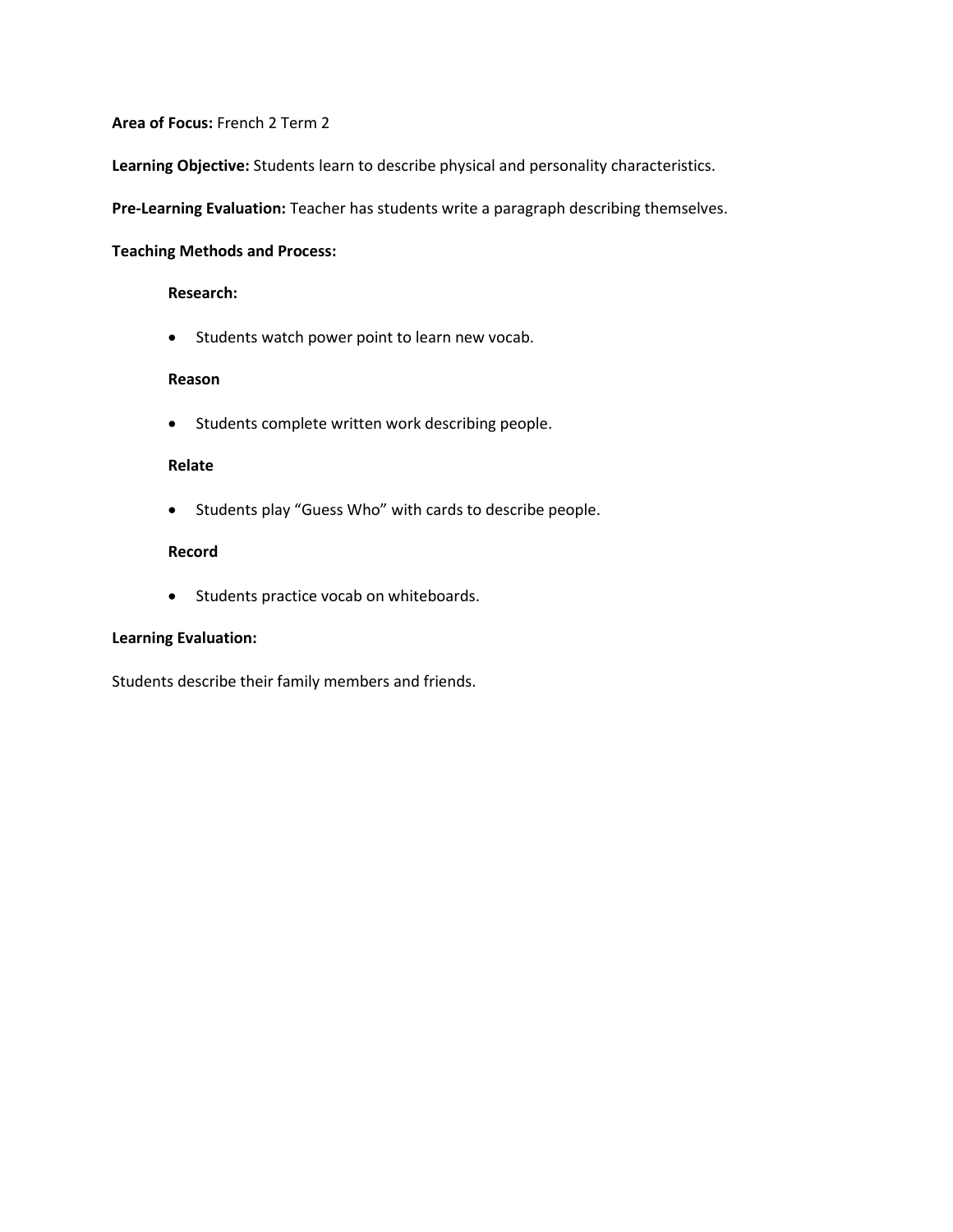#### **Learning Objective:** Learn school vocabulary

**Pre-Learning Evaluation:** Students are asked to write their class schedule in French.

#### **Teaching Methods and Process:**

#### **Research:**

• Students learn vocab from power point and watching native speakers talk about schools in France.

#### **Reason**

• Students complete handouts practicing how to write about their school classes.

### **Relate**

• Students ask each other about their class schedule and review time while talking about when classes are.

## **Record**

• Students interview each other about what classes they like and don't like and present it to the entire class.

### **Learning Evaluation:**

Students are graded on their interviews in front of the class.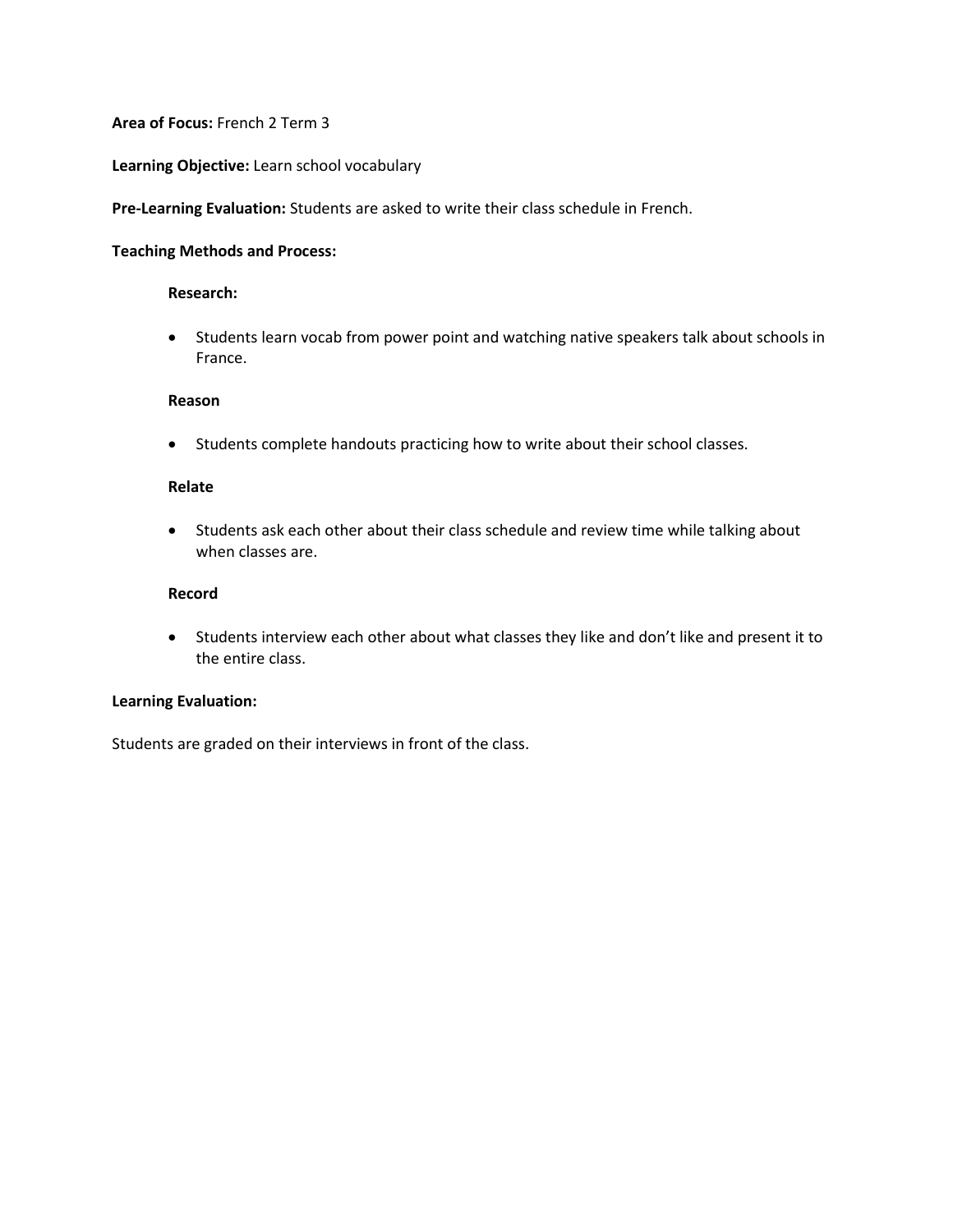**Learning Objective:** Students learn family vocab.

## **Pre-Learning Evaluation:** Students describe their family as best they can.

#### **Teaching Methods and Process:**

#### ` **Research:**

• Students learn vocab from power point and teacher discussing their family.

#### **Reason**

• Students complete handouts and compete in Kahoot to learn vocab.

## **Relate**

• Students draw a family tree extending out to grandparents, aunts, uncles, cousins, sibling, and label each person.

### **Record**

- Students answer questions about their family with a partner.
- They describe their family's physical and personality characteristics.

#### **Learning Evaluation:**

Students are graded on ability to describe each member of their extended family.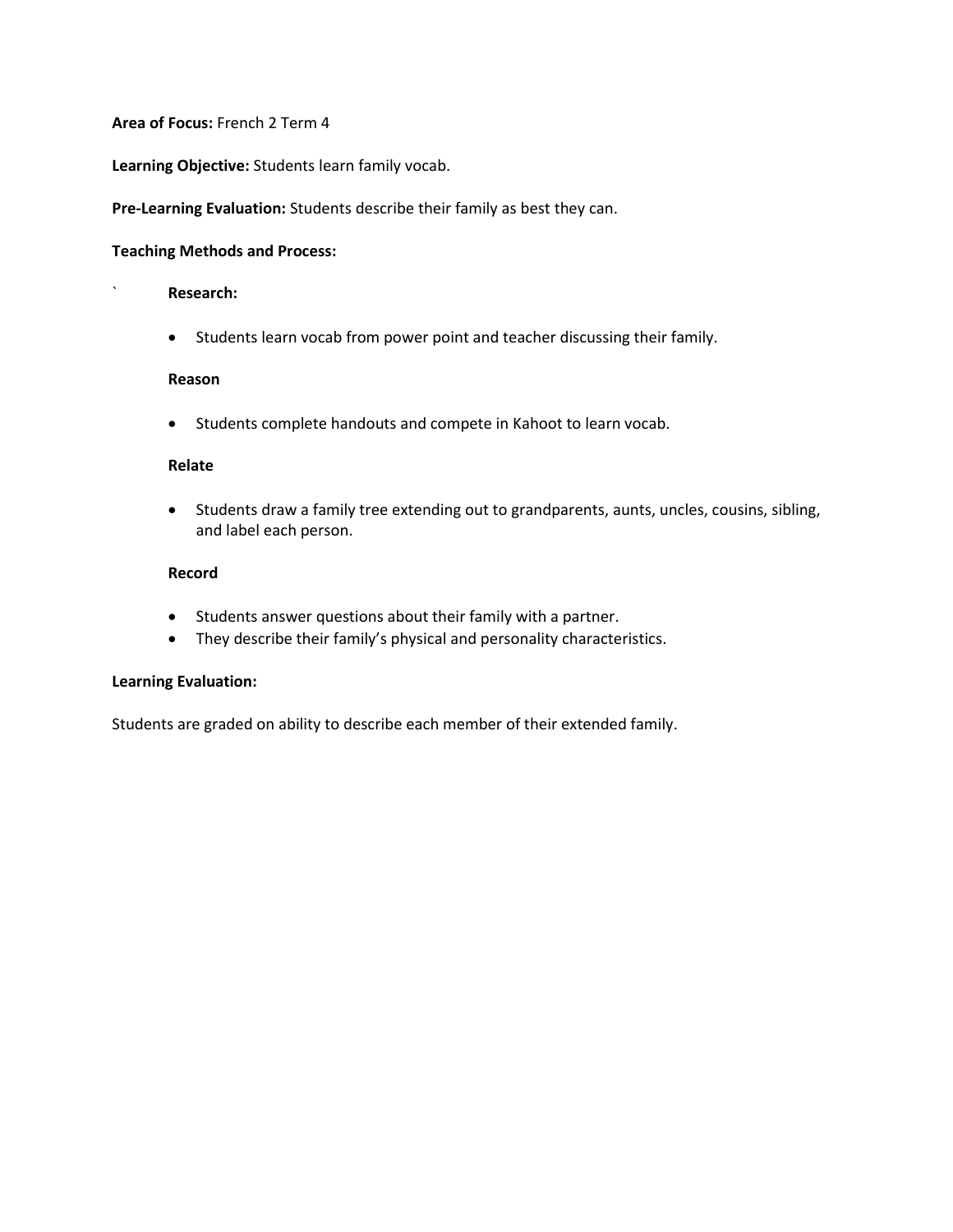**Learning Objective:** The student will be able to recognize, speak, read and write basic Spanish vocabulary such as alphabet & pronunciation, days, months, numbers, greetings, classroom expressions, basic Spanish geography.

**Pre-Learning Evaluation:** Each class begins with a warm up. These warm ups practice previously learned concepts. If students struggle completing the warm up, additional practice may be necessary before we move on to a new concept. I do not move on unless the class demonstrates a basic understanding of previously learned concepts.

## **Teaching Methods and Process:**

### **Research:**

- Students will be introduced to and practice Spanish vocabulary & pronunciation during class discussions and instruction speaking only Spanish during warm up time.
- We will sing songs to practice Spanish pronunciation and encourage vocabulary retention.
- Each class session will focus on a new area of discussion or practice of previous concepts learned.

### **Reason:**

- Students will be provided with an instructional handout that they can review topics covered. They will use this to complete their practice problems.
- Students will complete a daily 'warm up' that will require them to practice the previous day's concept either alone or with their classmates.
- The teacher will model pronunciation, and students will be required to practice pronunciation.

## **Relate:**

- Students are given opportunities to practice conversations with each other in Spanish. Partnerships are used for conversation exercises.
- Students memorize Article of Faith 1, which they have previously memorized in English.
- Pesos are used to encourage participation in games and activities. These pesos are part of their grade at the end of the term. They help the student care about doing well in activities.

## **Record:**

- Students will keep a neat and organized binder that will include their notes as well as all instructional vocabulary, assignments, songs & memorizations. They will be required to bring this to class.
- Students complete 2 quizzes during the term to encourage accountability and assess understanding.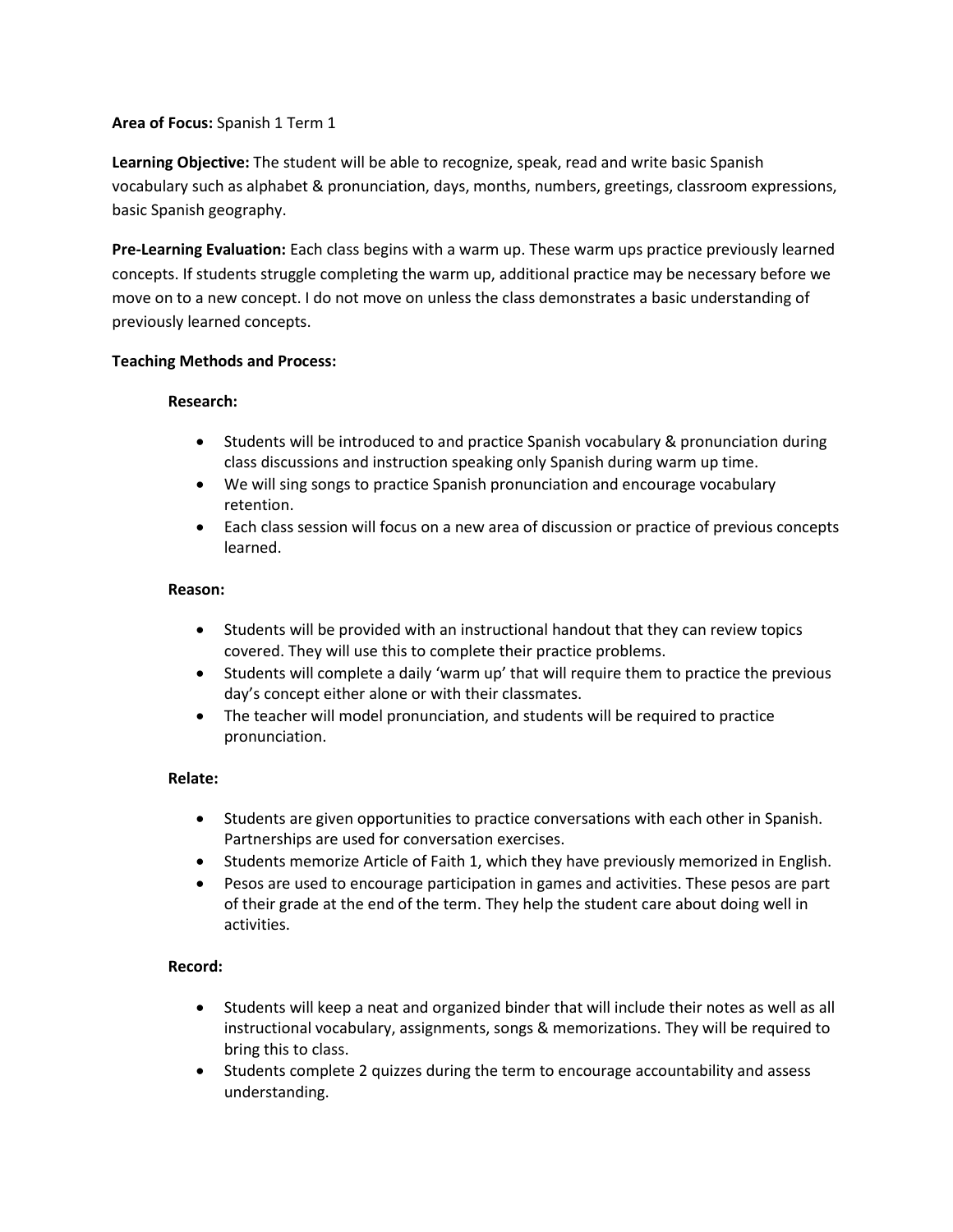- Students will recite a memorization in front of the class each term to practice pronunciation as well as give them confidence to speak out loud.
- Students will complete in-class assignments as well as homework to practice concepts learned in class.
- A student's grade will consist of points for class participation, assignments, memorizations, quizzes, bienvenidas and pesos.

# **Learning Evaluation:**

By the end of this unit, students will be able to have a conversation and introduce themselves, give basic information such as their address and phone number, spell their first and last name, say what the date and day is, tell where they are from and recognize classroom commands so the teacher can begin speaking basic classroom Spanish that all students can understand. Students will be given 2 quizzes each term to assess learning.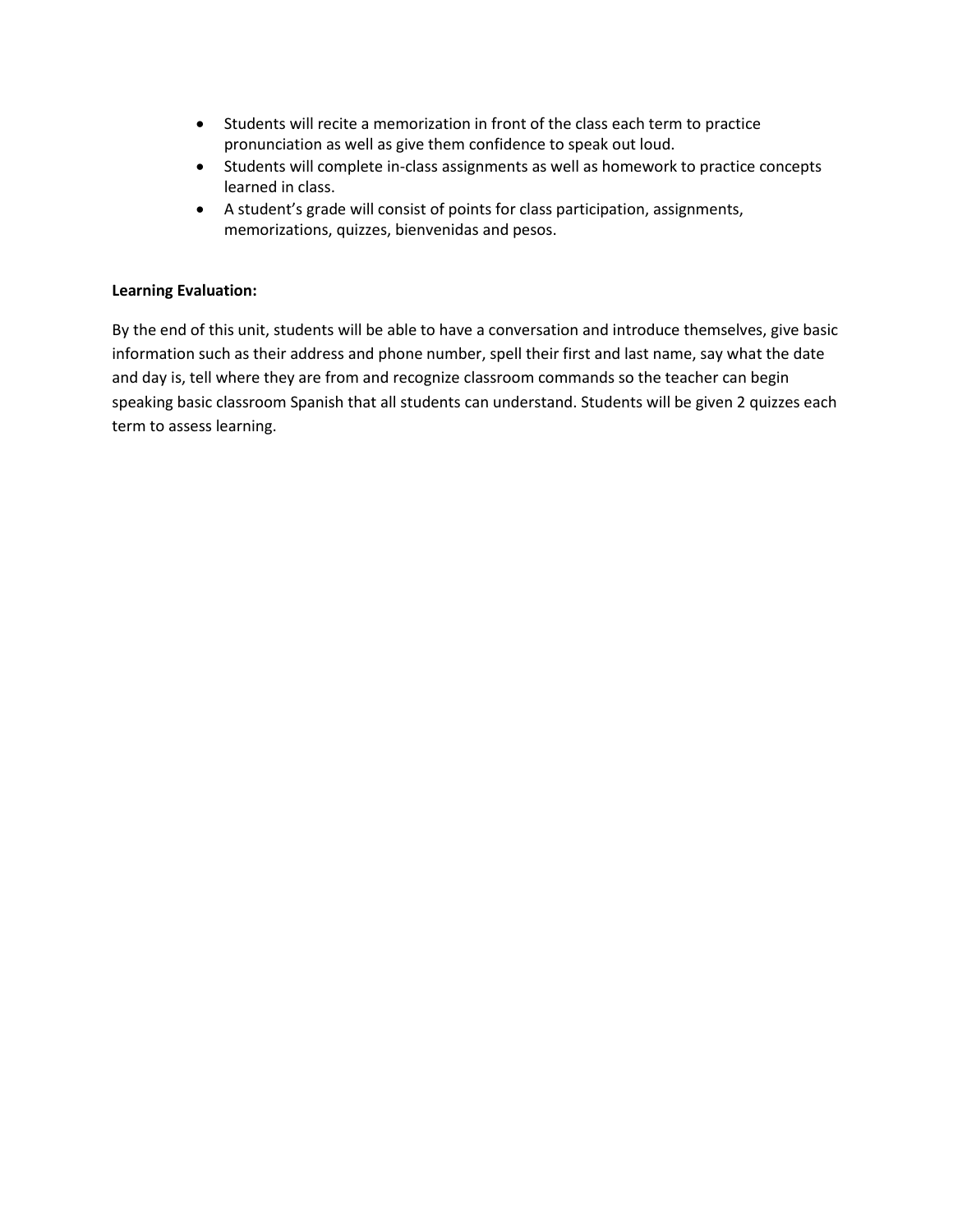**Learning Objective:** The student will learn basic weather, seasons and other common vocabulary. Interrogatives will be introduced as well as indefinite articles and colors.

**Pre-Learning Evaluation:** Each class begins with a warm up. These warm ups practice previously learned concepts. If students struggle completing the warm up, additional practice may be necessary before we move on to a new concept. I do not move on unless the class demonstrates a basic understanding of previously learned concepts.

# **Teaching Methods and Process:**

## **Research:**

- Students will be introduced to and practice Spanish vocabulary & pronunciation during class discussions and instruction speaking only Spanish during warm up time.
- We will sing songs to practice Spanish pronunciation and encourage vocabulary retention.
- Each class session will focus on a new area of discussion or practice of previous concepts learned.

## **Reason:**

- Students will be provided with an instructional handout that they can review topics covered. They will use this to complete their practice problems.
- Students will complete a daily 'warm up' that will require them to practice the previous day's concept wither alone or with their classmates.
- The teacher will model pronunciation, and students will be required to practice pronunciation.

## **Relate:**

- Students are given opportunities to practice conversations with each other in Spanish. Partnerships are used for conversation exercises.
- Students memorize Article of Faith 8, which they have previously memorized in English.
- Pesos are used to encourage participation in games and activities. These pesos are part of their grade at the end of the term. They help the student care about doing well in activities.

# **Record:**

- Students will keep a neat and organized binder that will include their notes as well as all instructional vocabulary, assignments, songs & memorizations. They will be required to bring this to class.
- Students complete 2 quizzes during the term to encourage accountability and assess understanding.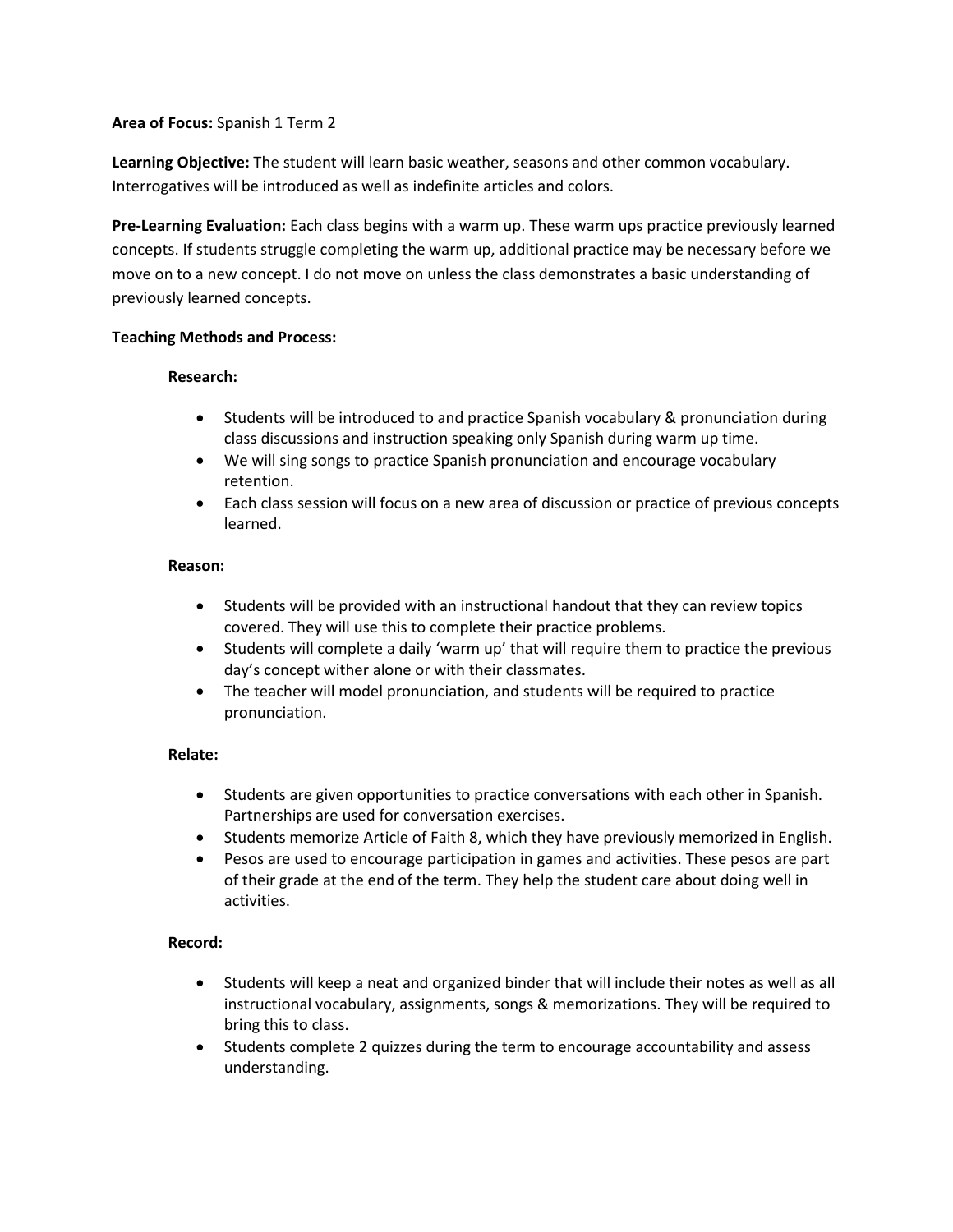- Students will recite a memorization in front of the class each term to practice pronunciation as well as give them confidence to speak out loud.
- Students will complete in-class assignments as well as homework to practice concepts learned in class.
- A student's grade will consist of points for class participation, assignments, memorizations, quizzes, bienvenidas and pesos.

# **Learning Evaluation:**

By the end of this unit, students will be able to describe the weather is on any given day, understand basic Spanish vocabulary, know how to say a basic prayer and use interrogatives to ask questions. They will also be able to answer those questions in complete sentences. Students will be given 2 quizzes each term to assess learning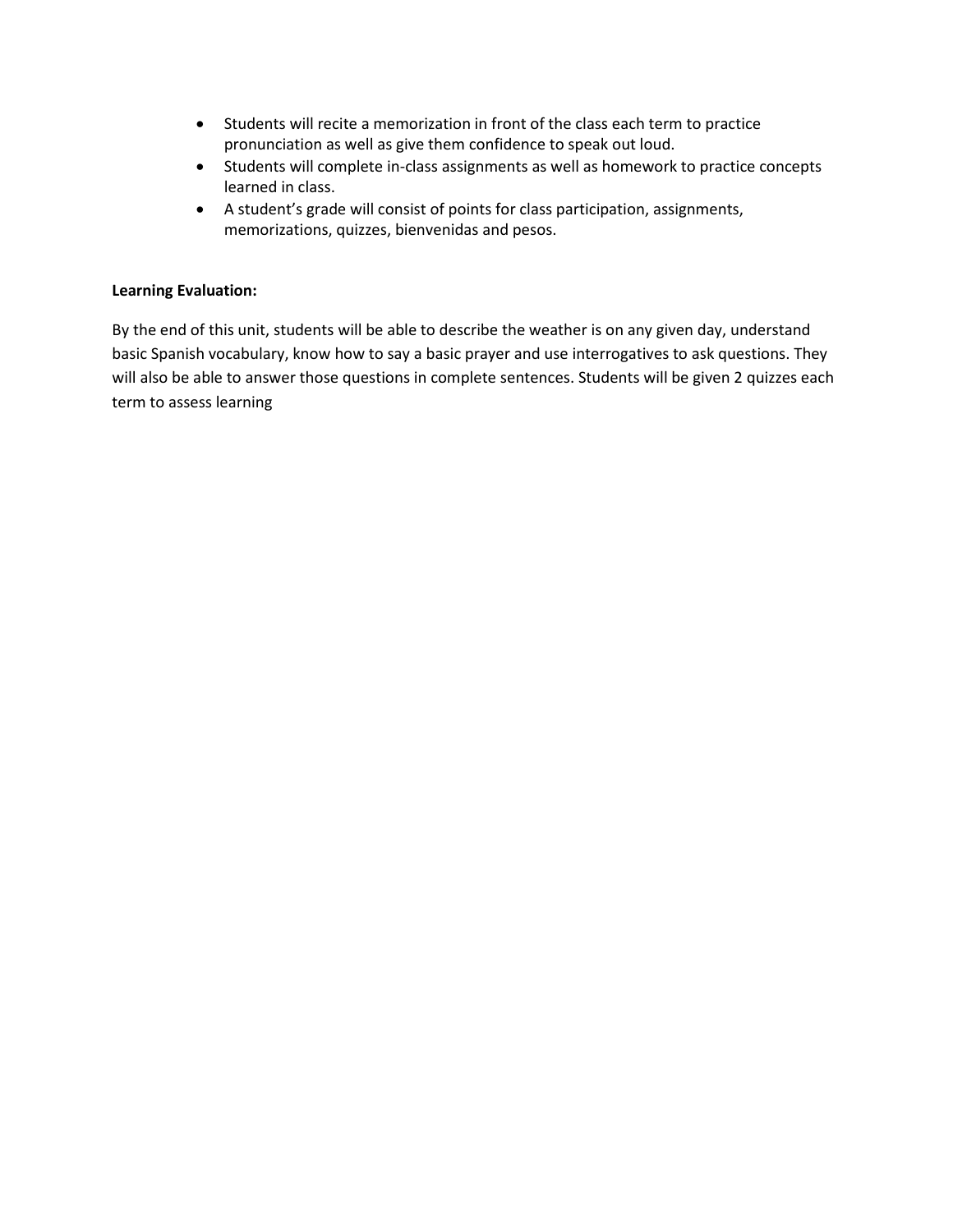**Learning Objective:** Student will expand their vocabulary and be introduced to gustar concepts, action verbs, telling time, simple emotions and singular and plural verb conjugation.

**Pre-Learning Evaluation:** Each class begins with a warm up. These warm ups practice previously learned concepts. If students struggle completing the warm up, additional practice may be necessary before we move on to a new concept. I do not move on unless the class demonstrates a basic understanding of previously learned concepts.

# **Teaching Methods and Process:**

## **Research:**

- Students will be introduced to and practice Spanish vocabulary & pronunciation during class discussions and instruction speaking only Spanish during warm up time.
- We will sing songs to practice Spanish pronunciation and encourage vocabulary retention.
- Each class session will focus on a new area of discussion or practice of previous concepts learned.

## **Reason:**

- Students will be provided with an instructional handout that they can review topics covered. They will use this to complete their practice assignments.
- Students will complete a daily 'warm up' that will require them to practice the previous day's concept either alone or with their classmates.
- The teacher will model pronunciation, and students will be required to practice pronunciation.

## **Relate:**

- Students are given opportunities to practice conversations with each other in Spanish. Partnerships are used for conversation exercises.
- Students memorize Article of Faith 12, which they have previously memorized in English.
- Pesos are used to encourage participation in games and activities. These pesos are part of their grade at the end of the term. They help the student care about doing well in activities.

# **Record:**

- Students will keep a neat and organized binder that will include their notes as well as all instructional vocabulary, assignments, songs & memorizations. They will be required to bring this to class.
- Students complete 2 quizzes during the term to encourage accountability and assess understanding.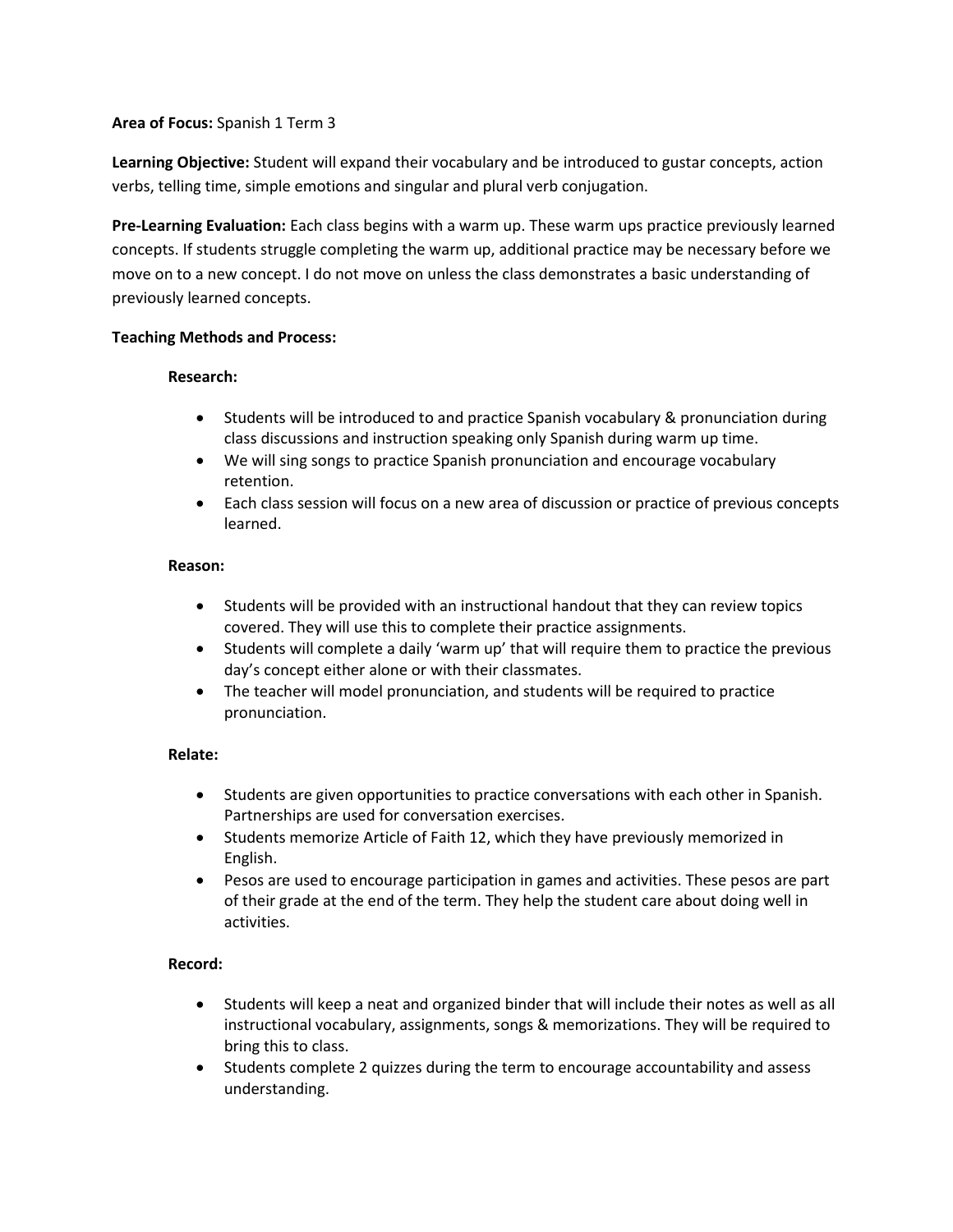- Students will recite a memorization in front of the class each term to practice pronunciation as well as give them confidence to speak out loud.
- Students will complete in-class assignments as well as homework to practice concepts learned in class.
- A student's grade will consist of points for class participation, assignments, memorizations, quizzes, bienvenidas and pesos.

**Learning Evaluation:** By the end of this unit, students will be able to describe what activities they like to do, tell time, express basic emotions, describe modes of transportation and formulate sentences with conjugated verbs. Students will be given 2 quizzes each term to assess learning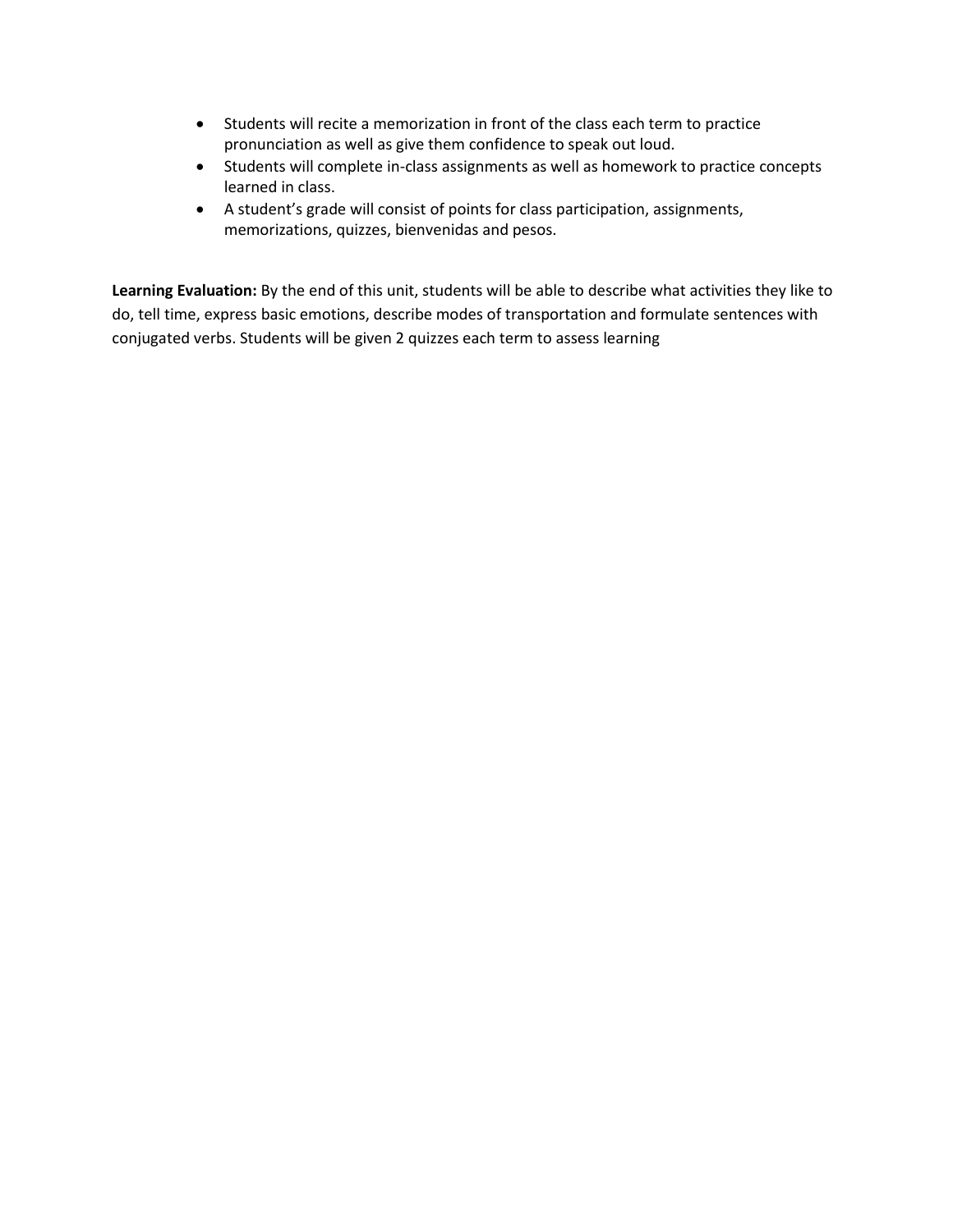**Learning Objective:** Student will continue expanding their vocabulary and practice verb conjugation. We will also cover body parts, prepositions, adjectives, ser & estar concepts and finish the year with clothing vocabulary.

**Pre-Learning Evaluation:** Each class begins with a warm up. These warm ups practice previously learned concepts. If students struggle completing the warm up, additional practice may be necessary before we move on to a new concept. I do not move on unless the class demonstrates a basic understanding of previously learned concepts.

### **Teaching Methods and Process:**

### **Research:**

- Students will be introduced to and practice Spanish vocabulary & pronunciation during class discussions and instruction speaking only Spanish during warm up time.
- We will sing songs to practice Spanish pronunciation and encourage vocabulary retention.
- Each class session will focus on a new area of discussion or practice of previous concepts learned.

### **Reason:**

- Students will be provided with an instructional handout that they can review topics covered. They will use this to complete their practice problems.
- Students will complete a daily 'warm up' that will require them to practice the previous day's concept wither alone or with their classmates.
- The teacher will model pronunciation, and students will be required to practice pronunciation.

## **Relate:**

- Students are given opportunities to practice conversations with each other in Spanish. Partnerships are used for conversation exercises.
- Students memorize Article of Faith 7, which they have previously memorized in English.
- Pesos are used to encourage participation in games and activities. These pesos are part of their grade at the end of the term. They help the student care about doing well in activities.

## **Record:**

- Students will keep a neat and organized binder that will include their notes as well as all instructional vocabulary, assignments, songs & memorizations. They will be required to bring this to class.
- Students complete 2 quizzes during the term to encourage accountability and assess understanding.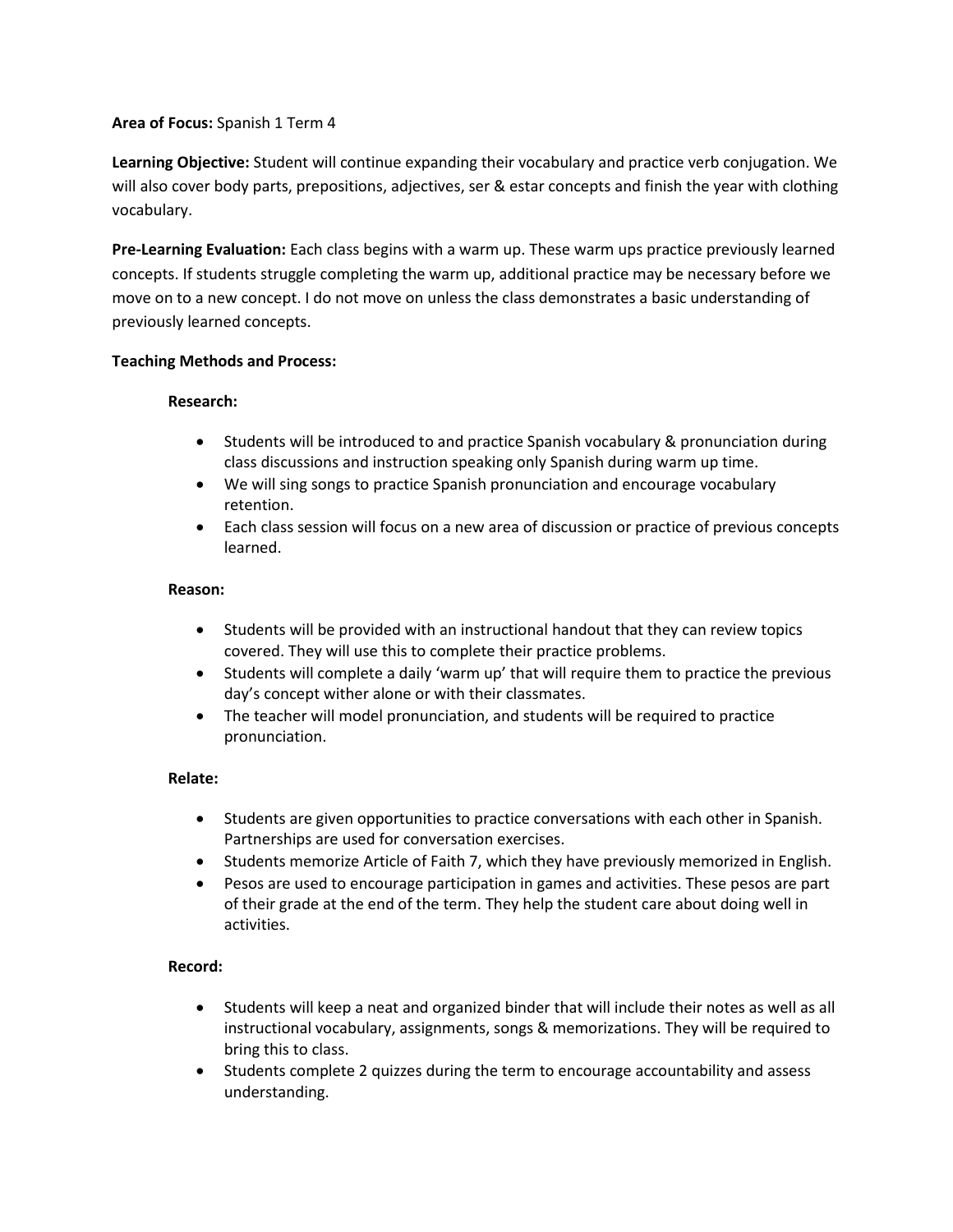- Students will recite a memorization in front of the class each term to practice pronunciation as well as give them confidence to speak out loud.
- Students will complete in-class assignments as well as homework to practice concepts learned in class.
- A student's grade will consist of points for class participation, assignments, memorizations, quizzes, bienvenidas and pesos.

**Learning Evaluation:** At the end of this unit, students will be able to craft sentences using both ser & estar, prepositions , body parts, adjectives and clothing. Students will be given 2 quizzes each term to assess learning.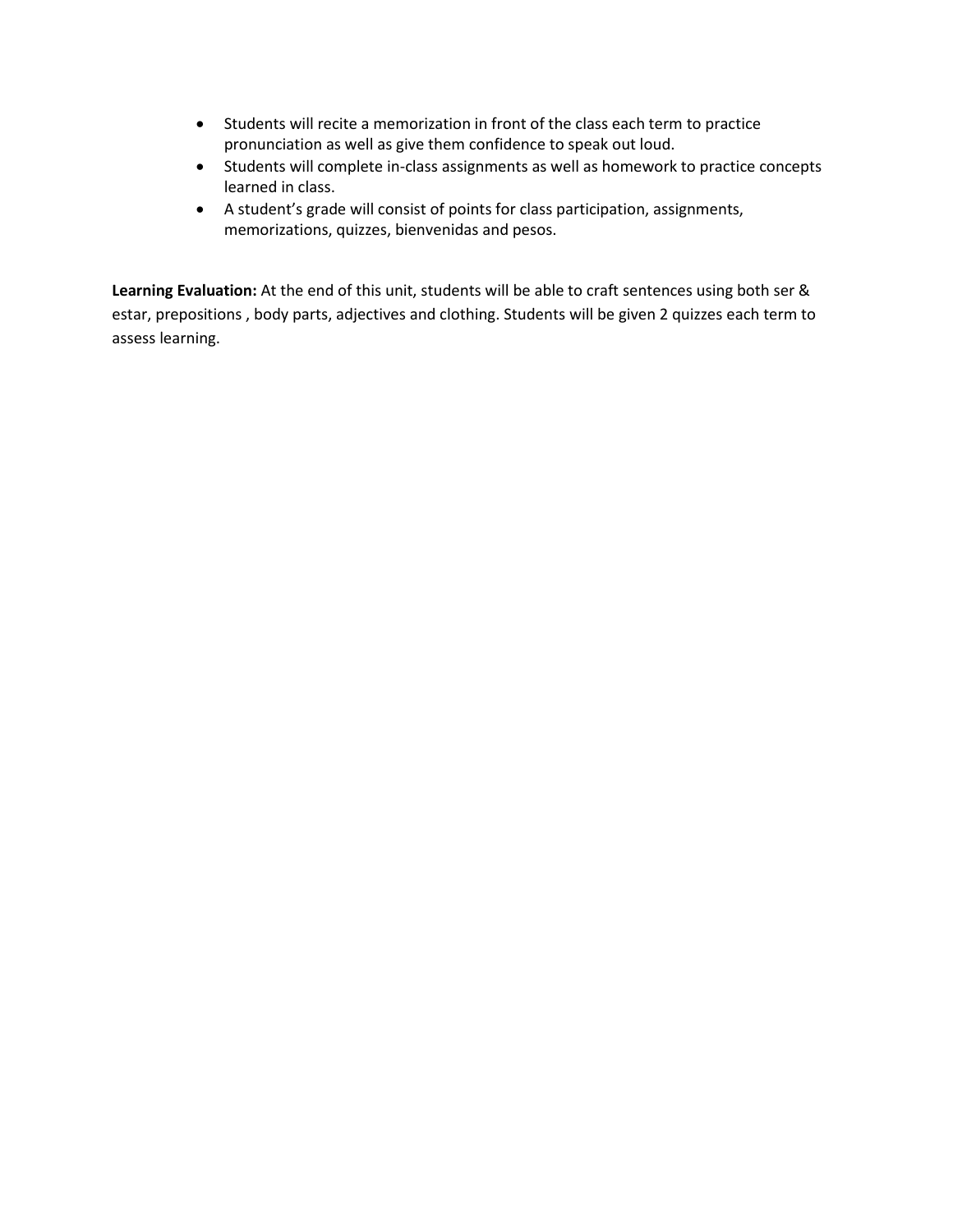**Learning Objective:** Students will review and expand their ability to greet peers and hold basic conversations with peers and elders in Spanish.

**Pre-Learning Evaluation:** Students will be placed in a simulated environment that will allow them to perform the linguistic task of greeting and conversing with peers and elders, and after the experience they will complete the self-evaluation form shown below, and set goals for improvement.

## **Teaching Methods and Process:**

# **Research**:

- Students will review the [L2 Greetings document](file://///K4/X%20drive/Spanish/Spanish%202/Spanish%202%20Homework/L2%20Greetings.doc)
- Students will watch various videos that show authentic greetings, and short conversations.

## **Reason**:

• Students will complete the L2 Greetings document – Learn section.

# **Relate**:

• Students will practice vocabulary and phrases in speaking situations with their peers in class.

# **Record**:

• Students will record a conversation they have with a classmate and post it on Veracross.

**Learning Evaluation**: Students will be placed in a simulated environment that will allow them to perform the linguistic task of greeting and conversing with peers and elders, and after the experience they will complete the self-evaluation form "Term 1 Self-Evaluation Form: Greetings and Conversation".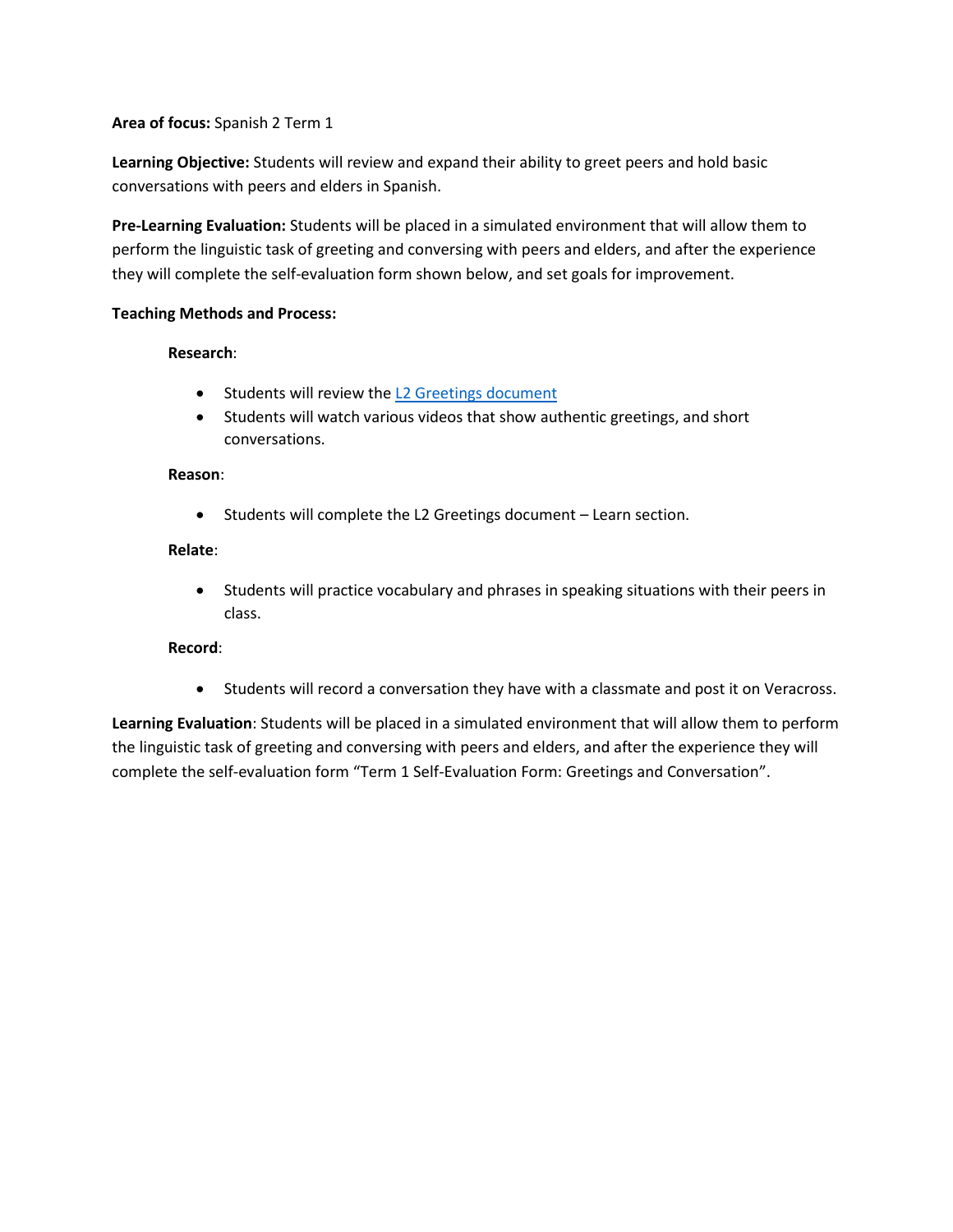**Learning Objective:** Students will be able to talk about their daily routine

**Pre-Learning Evaluation:** Students will be asked to write out their daily routine

#### **Teaching Methods and Process:**

### **Research**:

- Students will review the [L2 Verb Conjugations and Time](file://///K4/X%20drive/Spanish/Spanish%202/Spanish%202%20Homework/L2%20Verb%20Conjugations%20and%20Time.docx) document
- Students will watch various videos that show authentic greetings, and short conversations.

#### **Reason**:

• Students will complete the L2 Verb Conjugations and Time document – Learn section.

#### **Relate**:

• Students will practice vocabulary and phrases in speaking situations with their peers in class.

#### **Record**:

• Students will record a conversation they have with a classmate and post it on Veracross.

**Learning Evaluation**: Students will conduct an interview with a native Spanish speaker that will allow them to listen and respond to questions about their daily routine, and then students will self-evaluate using the "Term 2 Self-Evaluation Form: Daily Routine" rubric.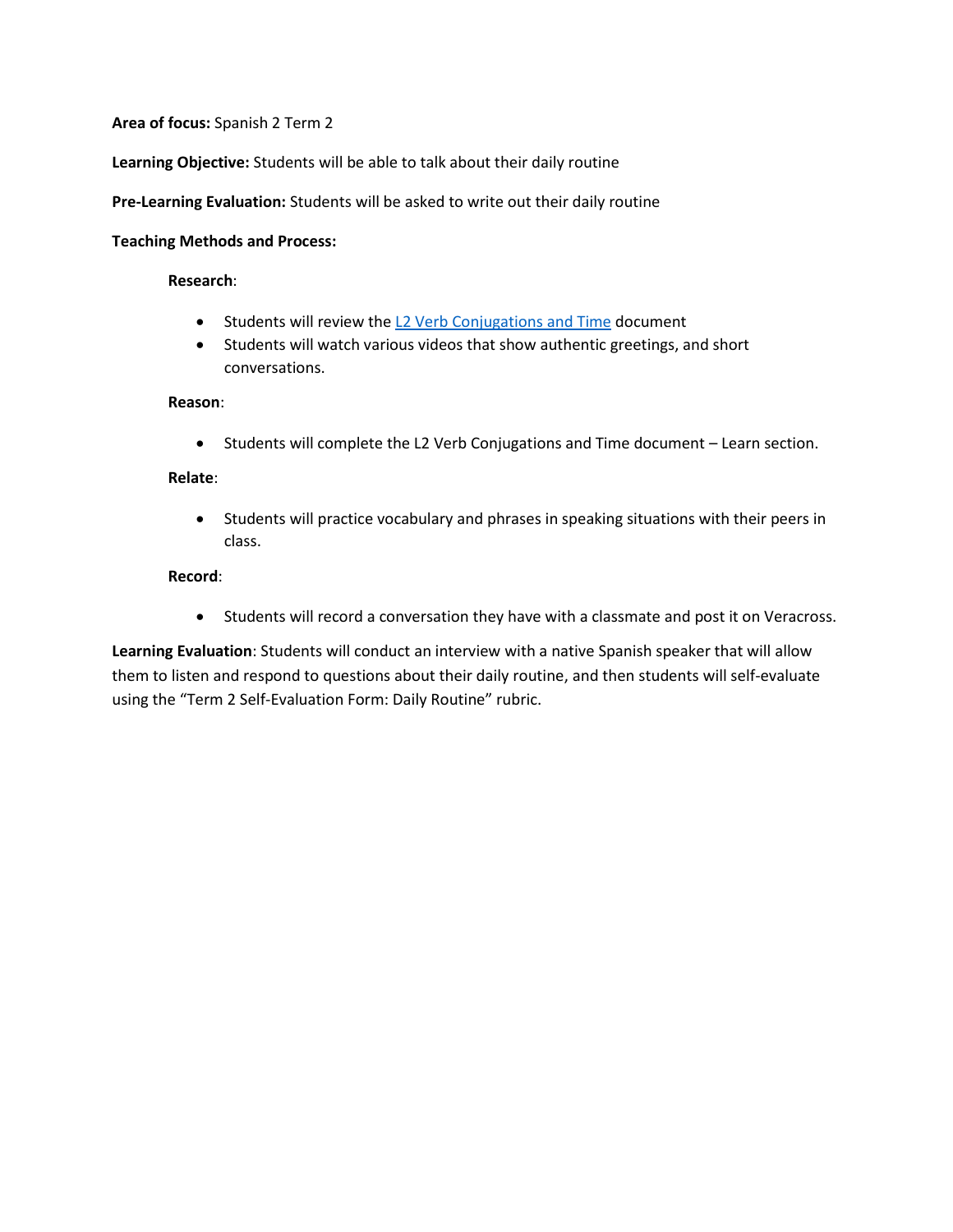**Learning Objective:** Students will be able to perform a door contact and multiple simulated street contacts as if they were an LDS missionary by asking questions, and then listening and responding to the answer.

**Pre-Learning Evaluation:** Students will take a listening comprehension evaluation where they will listen to a conversation in Spanish, and put the conversation in the order it occurred.

### **Teaching Methods and Process:**

### **Research**:

- Students will watch parts of "El Distrito" in Spanish
- Students will revie[w L2 Questions](file://///K4/X%20drive/Spanish/Spanish%202/Spanish%202%20Homework/L2%20Past%20Tense.docx) & Answers

### **Reason**:

• Students will complete the L2 Questions & Answers – Learn section.

## **Relate**:

• Students will practice vocabulary and phrases in speaking situations with their peers in class.

## **Record**:

• Students will record themselves teaching giving a door contact and post it on Veracross.

**Learning Evaluation**: Students will be placed in a simulated environment that will allow them to perform a door contact, and to perform multiple street contacts with native speakers of Spanish. Students will self-evaluate using the "Term 3 Self-Evaluation Form: Door/Street Contacts" rubric.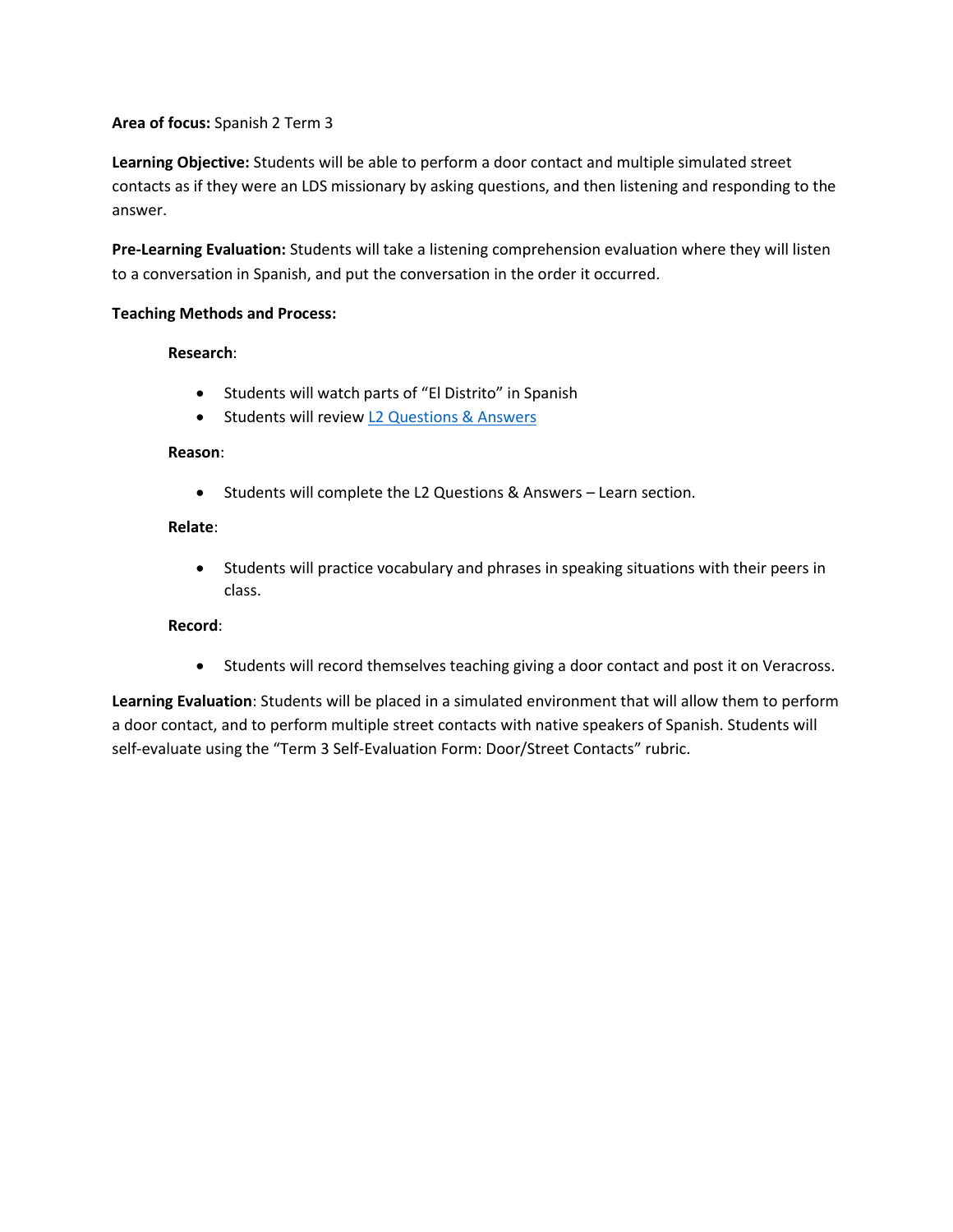**Learning Objective:** Students teach a lesson as if they were a missionary. Students will increase their proficiency using present tense verbs, and expand their linguistic ability by including past tense verbs into their working vocabulary

**Pre-Learning Evaluation:** Students will be asked to play a verb conjugation game that uses present tense and past tense verbs.

### **Teaching Methods and Process:**

### **Research**:

- Students will study the text in "Lección 1" of "Predicad Mi Evangelio"
- Students will watch parts of "El Distrito" in Spanish
- Students will revie[w L2 Past Tense Document](file://///K4/X%20drive/Spanish/Spanish%202/Spanish%202%20Homework/L2%20Past%20Tense.docx)

### **Reason**:

• Students will complete the L2 Past Tense – Learn section.

### **Relate**:

• Students will practice vocabulary and phrases in speaking situations with their peers in class.

## **Record**:

• Students will record themselves teaching "Lección 1" and post it on Veracross.

**Learning Evaluation**: Students will be placed in a simulated environment that will allow them to teach an "investigator" who is a native speaker of Spanish. Students will self-evaluate using the "Term 4 Self-Evaluation Form: Teach a Lesson" rubric.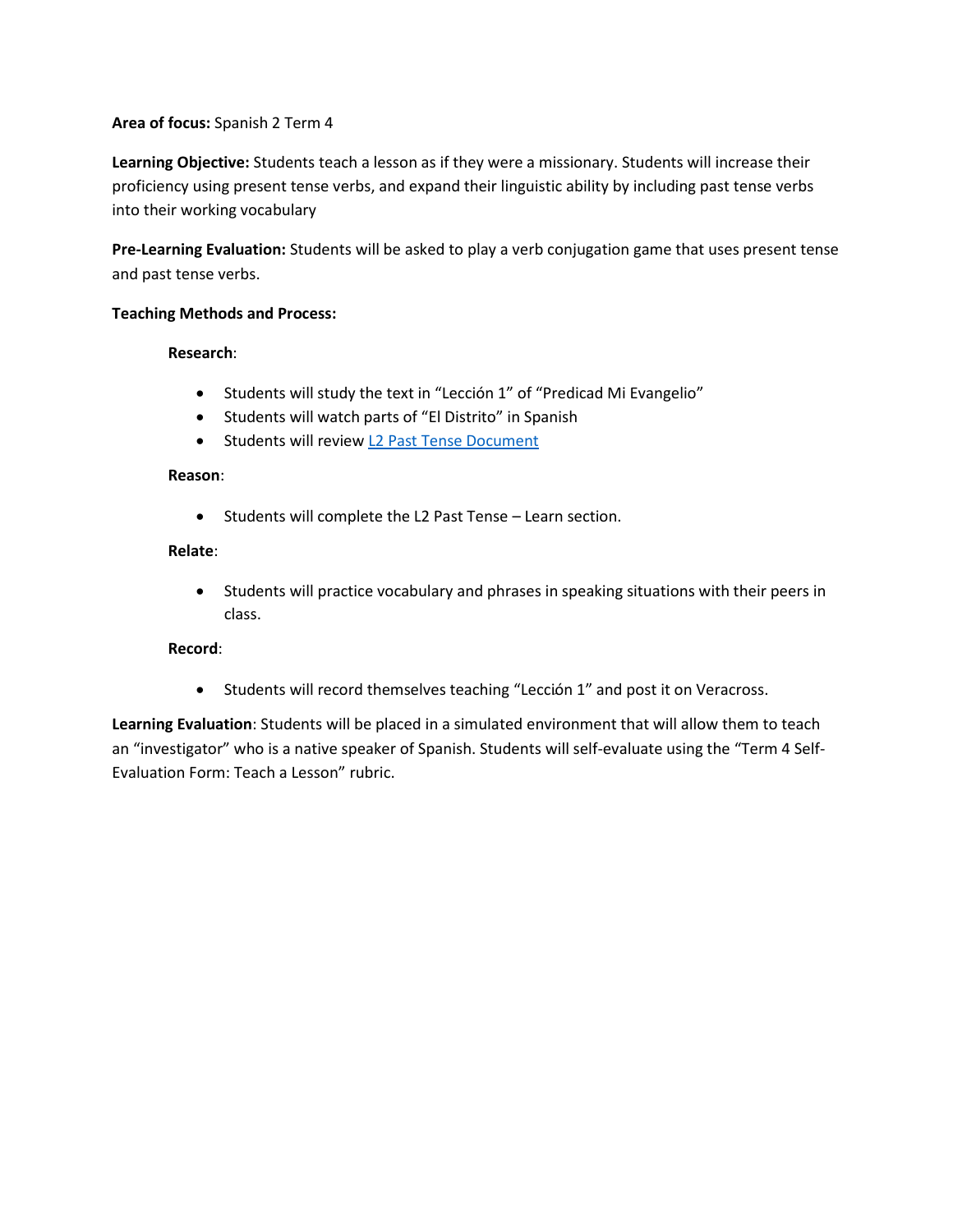**Learning Objective:** Students will plan, organize, direct, and create a menu for a fundraising event at AHS involving selling food during lunch while using command forms of verbs in Spanish

#### **Teaching Methods and Process:**

### **Research:**

- Students will review the [L3 Command Forms Worksheet](file://///k4/profiles/jbeck/Documents/Spanish/Spanish%203/L3%20Command%20Forms%20Worksheet.doc) document
- Students will research authentic recipes and cooking demonstrations online, and in cookbooks

### **Reason:**

- Students will complete the L3 Command Forms Learn section
- Students will complete quizzes
- Students will teach another classmate how to cook an authentic recipe

## **Relate:**

• Students will work together to plan and prepare for the fundraising event

## **Record:**

• Students will write about their experiences and post them on Veracross.

## **Learning Evaluation:**

Students will fill out a self-evaluation form at the end of the term.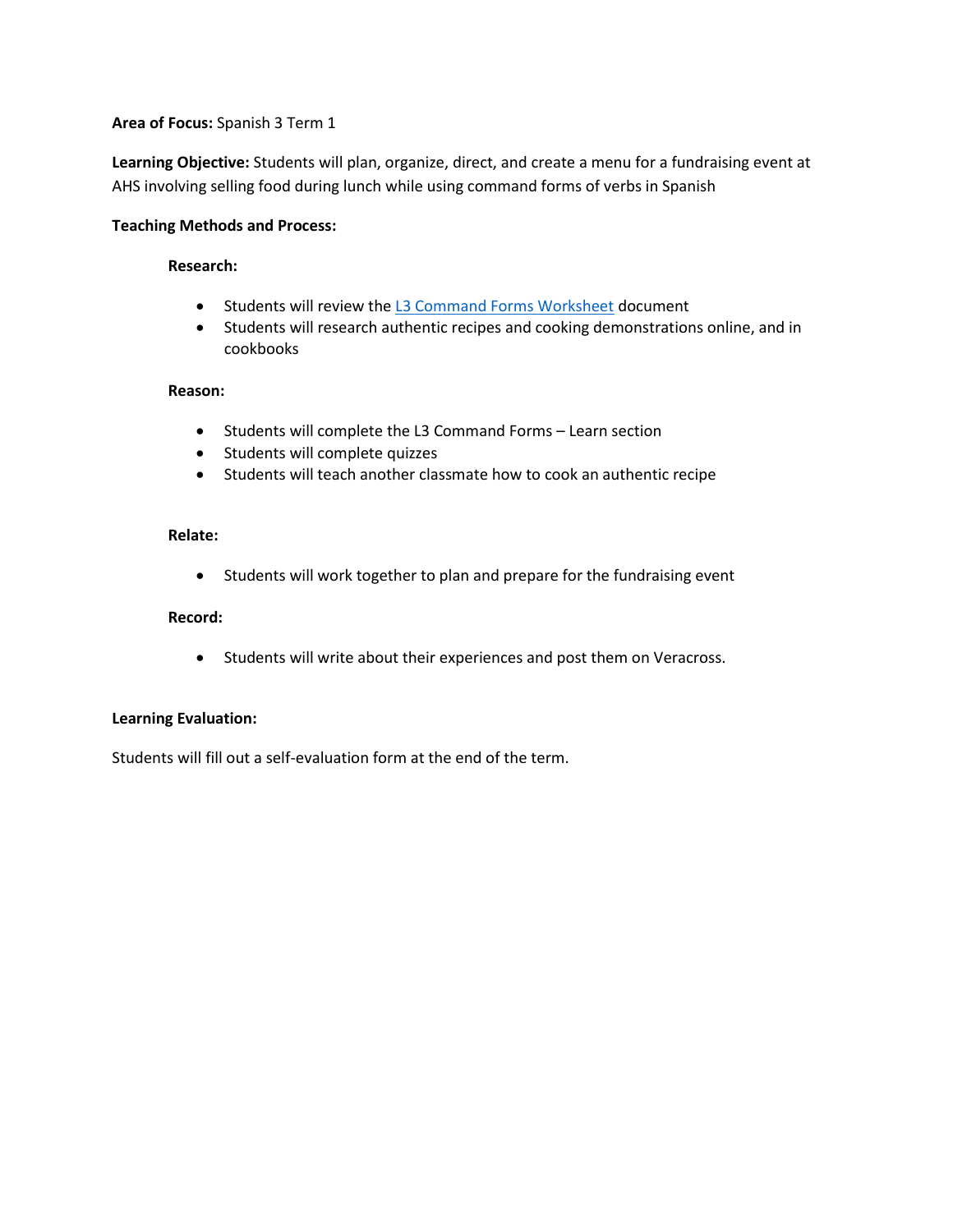**Learning Objective:** Students will read, and discuss themes in \_\_\_\_ while recognizing and practicing the subjunctive mode. Later they will write a short essay on one of the main themes of the play and then reenact the play for a student audience.

## **Teaching Methods and Process:**

#### **Research:**

- Students will review the L3 Subjunctive Forms document
- The play

### **Reason:**

- Students will complete the L3 Subjunctive Forms Learn section
- Students will complete quizzes

## **Relate:**

- Students will record their thoughts and feelings in their journal
- Students will rehearse for the performance

### **Record:**

• Students will write about their experiences and post them on Veracross.

## **Learning Evaluation:**

Students will fill out a self-evaluation form at the end of each discussion.